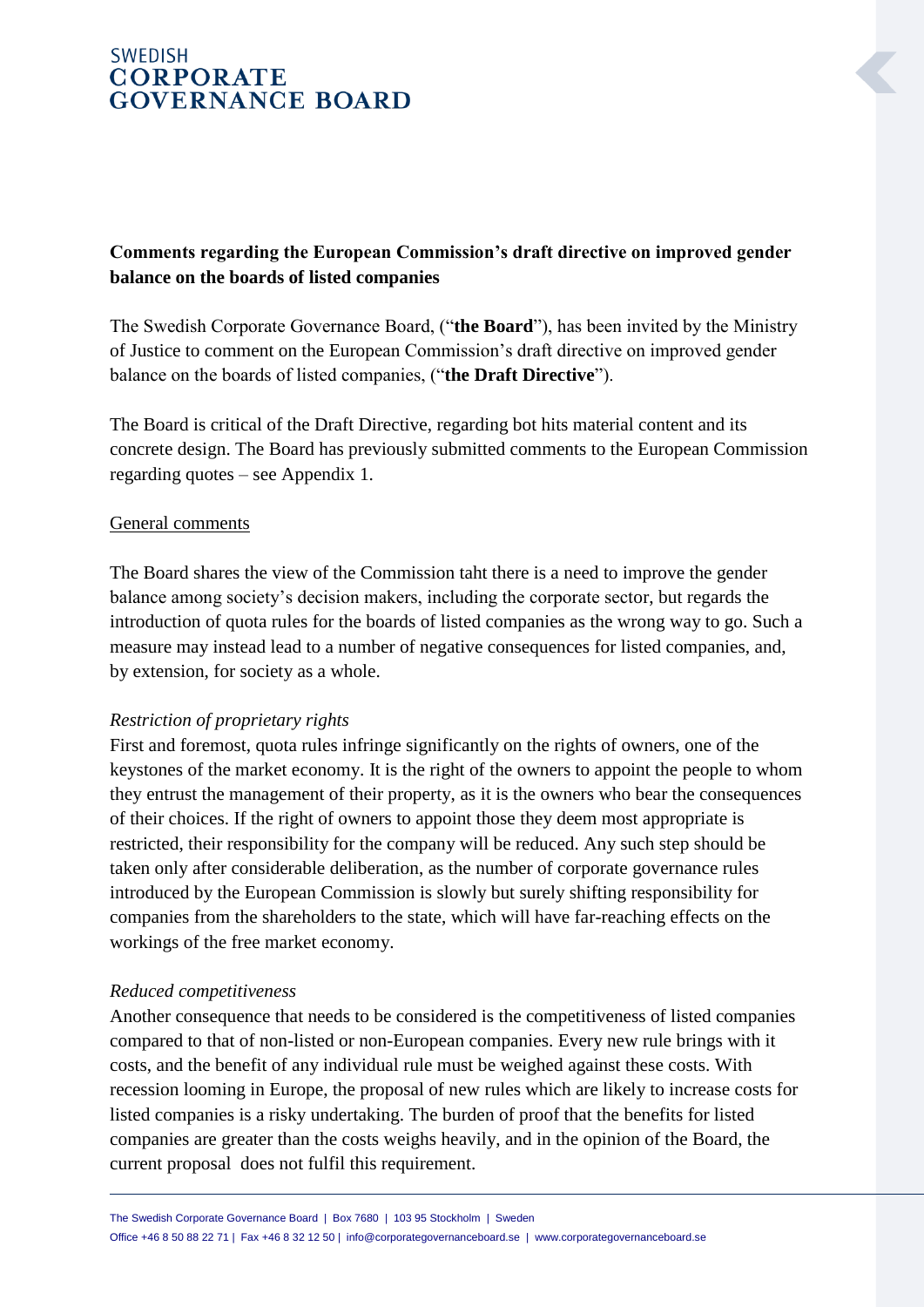## **SWEDISH CORPORATE GOVERNANCE BOARD**

### *In breach of EU legislation*

Finally, the Draft Directive conflicts with both the principal of subsidiarity and the principal of proportionality within EU law. There are also question marks over whether the proposal rests on an appropriate legal foundation, as a board directorship is neither paid employment nor a profession. The differences in the ratios of female board representation between different EU member states do not create any obstacle to the workings of the internal market. It does not restrict the right to choose a trade or profession, and it does not restrict the right to engage in business activity. Nor do the national differences in board representation lead to the restrictions in proprietary rights that the Commission claims. It is, rather, as stated above, quota rules that lead to such restrictions. The Commission also claims wrongly that nonexecutive board members' role and function is merely to monitor, not participate in the executive work, which is not true in the case of the boards of Swedish listed companies. The intrusive nature of such regulation, not least that a country like Sweden is required to make fundamental changes to its company legislation in order to adapt to the stipulations in the proposal, renders the Draft Directiveunproportional.

### Comments on the structure of the proposal

The Draft Directive disregards the fact that the assignment of a company director is that of a trustee, which requires both competence and the confidence of the owners. Nor is it possible to produce a detailed specification of the requirements each individual member of the board should fulfil, as it is the board as a whole that is to contain sufficient competence and experience. For that reason alone, the Draft Directiveis impossible to apply in a meaningful way.

The Draft Directivealso ignores the fact that in most countries, including Sweden, the shareholders of a company propose and elect its board members. In Sweden, every shareholder has the right to propose the candidates they deem most suitable for positions on the board, regardless of the number of shares held in the company. It should also be borne in mind that the term a board director is elected for in Sweden is one year, providing that longer periods, up to a maximum of four years, are stipulated n the company's articles of association – see Chapter 8, Section 13 of the Companies Act (2005:551). Rule 4.7 of the Swedish Corporate Governance Code ("the Code") states, however, that the maximum term for a Swedish board director is no more than one year, which is a rule that has been embraced by every listed company. This means that all members of the board, with the exception of those appointed in accordance with the Board Representation for Private Sector Employees Act, are elected annually.

This is not compatible with the Draft Directive for a number of reasons. If there is to be a reasonable opportunity to evaluate proposed candidates before they are elected at the shareholders' meeting, there must be a rule stating that all nominations to the board are to be